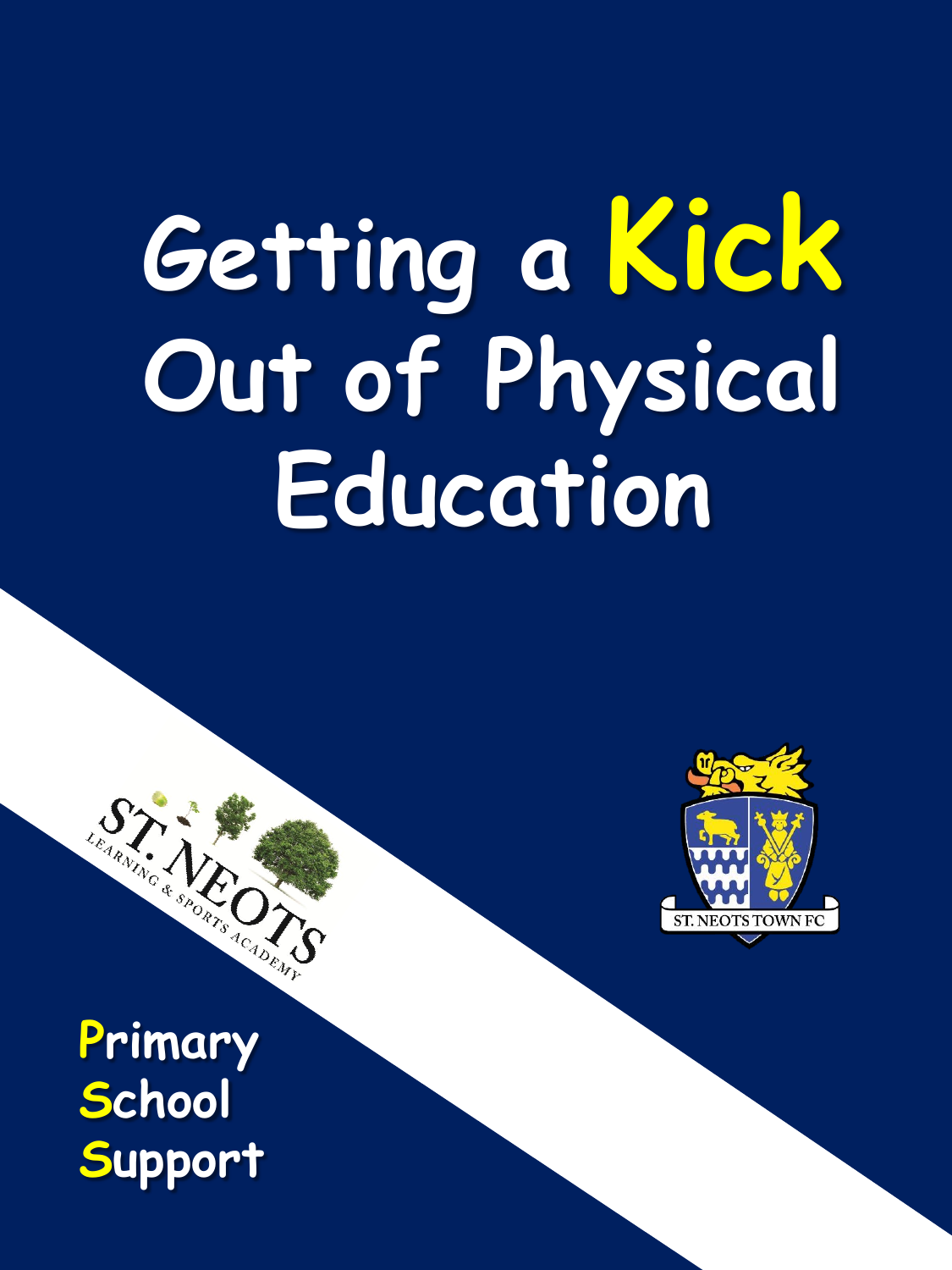## **Getting a Kick Out of Physical Education Who we are....**

#### **As Qualified Sport**

**Professionals we are dedicated to increasing engagement and learning within school sport by using our knowledge and experience to educate staff and pupils to lead and sustain a healthy and active lifestyle.** 

#### **We provide a Partnership**

**that is aimed to best fit and mould into your schools values and beliefs by tailoring our support to your school needs and going above and beyond to ensure your school reaches its full potential within sport and physical educations.**

#### **We offer continued support and development**

**from our staff members who are continuingly learning and adapting to the ever changing world of physical education amongst children. We look to work with staff on everything from the planning process, health and safety, and delivery to boost your staff's confidence and understanding.**

#### **We achieve high Standards**

**through being punctual and professional at all times. Sticking to our own "BE ACTIVE" rules along with adhering to your schools behaviour codes of conduct.**

**We Are Approachable, we are always open to new ideas, sharing our facilities, staff and contacts to best improve or provide for your schools sporting needs.** 



**ACTIVE**

**CHALLENGE**

**TEAM**

**IMPROVE**

**VERSATIL** 

**ENVIROMENT** 

## **BE ACTIVE**

**We continuing to emphasise this when we deliver any activity in school. We keep "BE ACTIVE" visible for pupils to see so they can follow and abide by the "BE ACTIVE" principles** 

#### **ACTIVE: getting your body and your mind working through exercise CHALLENGE: Taking risks and trying to push yourself**

**TEAM: Supporting each other, working together and sharing idea's IMPROVE: Learning and developing physical skills and understanding VERSATILE: Trying something new and different ENVIROMENT: Being Happy and having fun**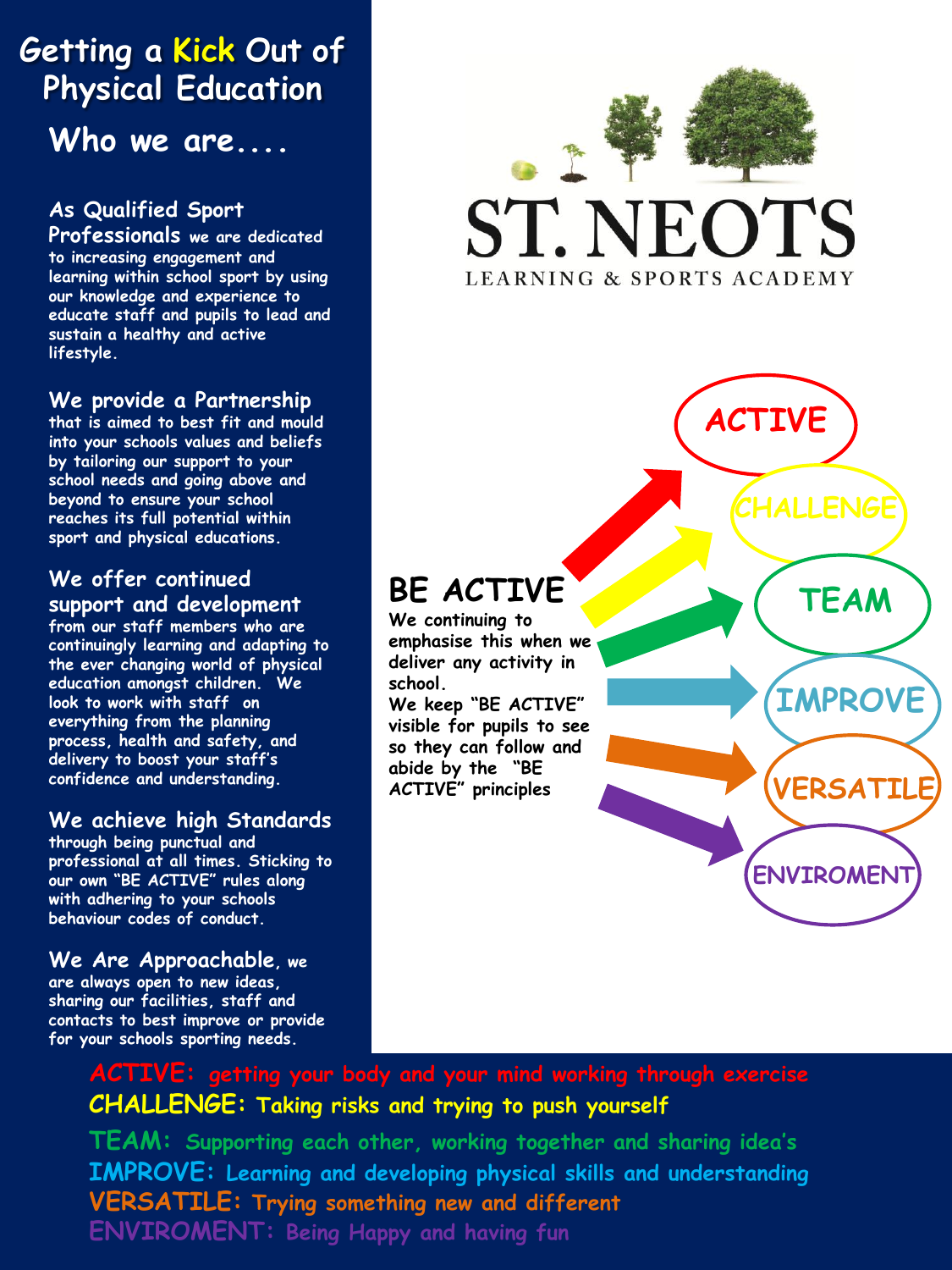## **Getting a Kick Out of Physical Education**

### Curricular....

#### **Up skill**

**We will Work alongside staff to assess pupils within lessons, and will, if required place children's levels at exceeding, expected or emerging in line with curriculum marking. We use different teaching and coaching styles within our lessons dependent upon ability, age and confidence of the children. We look to Work together to provide creative and inclusive lessons with new and exciting activities whilst understanding the benefits of doing skills and activities differently. Frequent Meetings and CPD will provide opportunities to provide clarity or address any issues that may arise. This will also be a time for us to feedback to teachers our evaluation of students if required.**

#### **By Working together with**

**staff we can build a syllabus that best benefits the pupils and utilises the 2 hour a week P.E slot. We can split groups by ability or to encourage class diversity in friendship groups. We monitor pupil progression and planning and adapt our lessons accordingly.**

#### **PPA Cover**

**Working to a syllabus put forward by SNLASA with approval from the P.E coordinator. Regular meetings with P.E coordinator to share anything regarding P.E SNLASA will deliver and assess all PE lessons providing teaching staff with** 

**copies of plans and assessments.**



**ACTIVE**

**CHALLENGE**

**TEAM**

**IMPROVE**

**VERSATI** 

**ENVIROMENT** 

## **BE ACTIVE**

**We continuing to emphasis this when we deliver any activity in school.** 

**We keep "BE ACTIVE" visible for pupils to see so they can follow and abide by the "BE ACTIVE" principles** 

**CURRICULUM KNOWLEDGE ALTERNATIVE SPORTS AND GAMES BESPOKE TIMETABLE HEALTHY LIVING COMPETITION DIFFERENTIATION ENERGY AND ENTHUSIASM**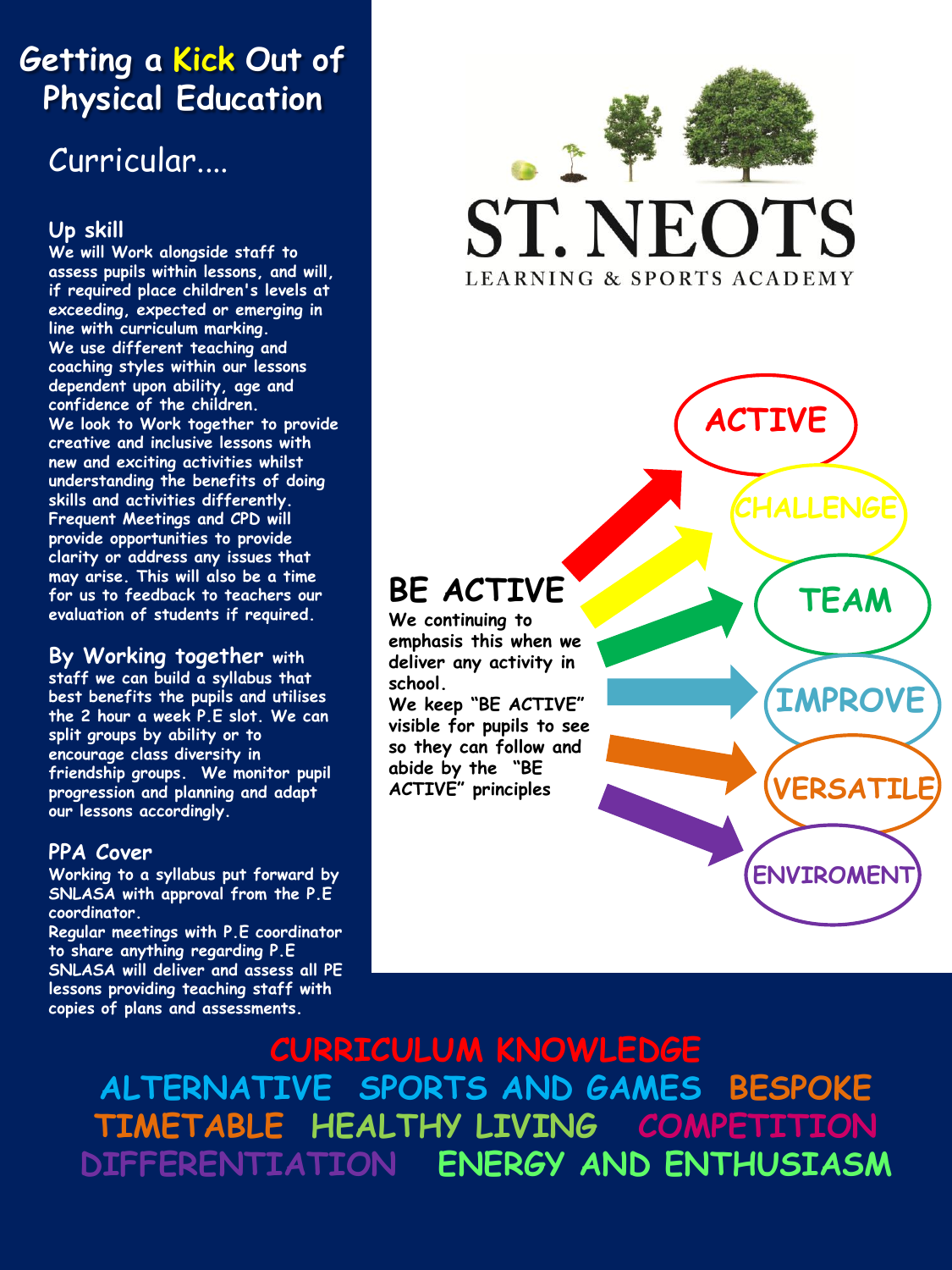## **Getting a Kick Out of Physical Education**

## Engage....

**Our aim is to give pupils the best opportunities to participate and enjoy all forms of physical activity. We strive to Increase the engagement of those less active and target them by providing fun, imaginative and inclusive PE lessons along with a variety of alternative after school clubs. We will work alongside your school, sharing ideas and gathering data to find the clubs that best fit and will maximise participation. Being active in the community and having connections with various other sport specific clubs and venues means we can provide club links and chances for pupils to pursue their chosen sport outside of the school.**

**We aim to keep all of our clubs fresh and exciting using new and creative idea's to engage pupils. However there are always a few firm favourites and we will moniter the uptake in all our clubs to ensure we offer the most popular alongside some diversity. We will look to promote and advertise clubs through flyers and school assemblies along with rewarding pupil who participate and improve. This reward can be something that is shared throughout the school using these pupils as role models and sharing why and how they have achieved this award.** 



**ACTIVE**

**CHALLENGE**

**TEAM**

**IMPROVE**

**VERSATIL** 

**ENVIROMENT** 

## **BE ACTIVE**

**We continuing to emphasis this when we deliver any activity in school. We keep "BE ACTIVE" visible for pupils to see** 

**so they can follow and abide by the "BE ACTIVE" principles** 

**CURRICULUM KNOWLEDGE ALTERNATIVE SPORTS AND GAMES BESPOKE TIMETABLE HEALTHY LIVING COMPETITION DIFFERENTIATION ENERGY AND ENTHUSIASM**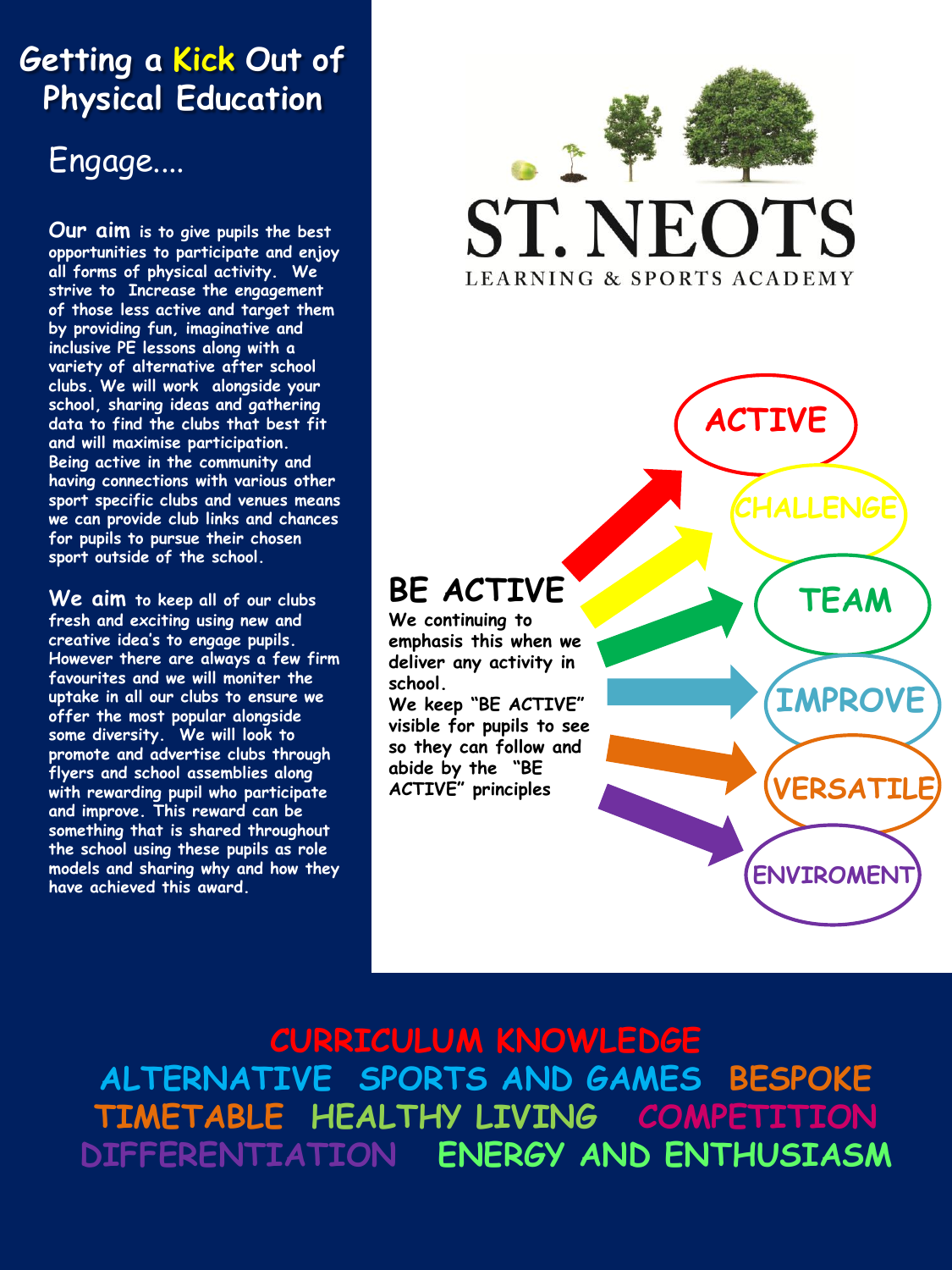# EXTRA CURRICULAR

#### **GET ACTIVE**

**Our clubs are aimed at getting less active pupils engaged in physical activity as well as celebrating the natural sporting talent that other pupils have. Some activities will move away from traditional sports and will remove any competition or team elements meaning it really is 'Sport for all' We use creative games and exploring tasks with a focus on improving basic skills, trying something new and having fun.** 

#### **SPORT SPECIFIC**

**Open to all. Sometimes we have very high uptake for particular clubs, if this is the case we recommend a 'first response' placement. Clubs will be for a chosen sport in which participants will develop and enhance skills along with playing in games and matches that we arrange.**

**Multi skills club Multi skills uses elements of sports and combines them to make new and creative games or activities. These activities will be fun, inclusive but while still working on the fundamentals. The club will be adapted for all ages and abilities including different roles and challenges to tailor to all.** 

#### **TRATNTI**

**Pupils who are chosen to participate in a particular event for increased skill** 

#### **INCLUSIVE LUNCH CLUB**

**A multi-sport club aimed to accommodate as many pupils as possible. The activity will change each week and pupils will rotate through the lunch time period.**

#### **SPECIFIC LUNCH CLUB**

**Pupils will be chosen to participate in this club and will need appropriate PE kit. This will be a specific sport and is aimed at a particular group of pupils. Example being Year 5-6 girls football**.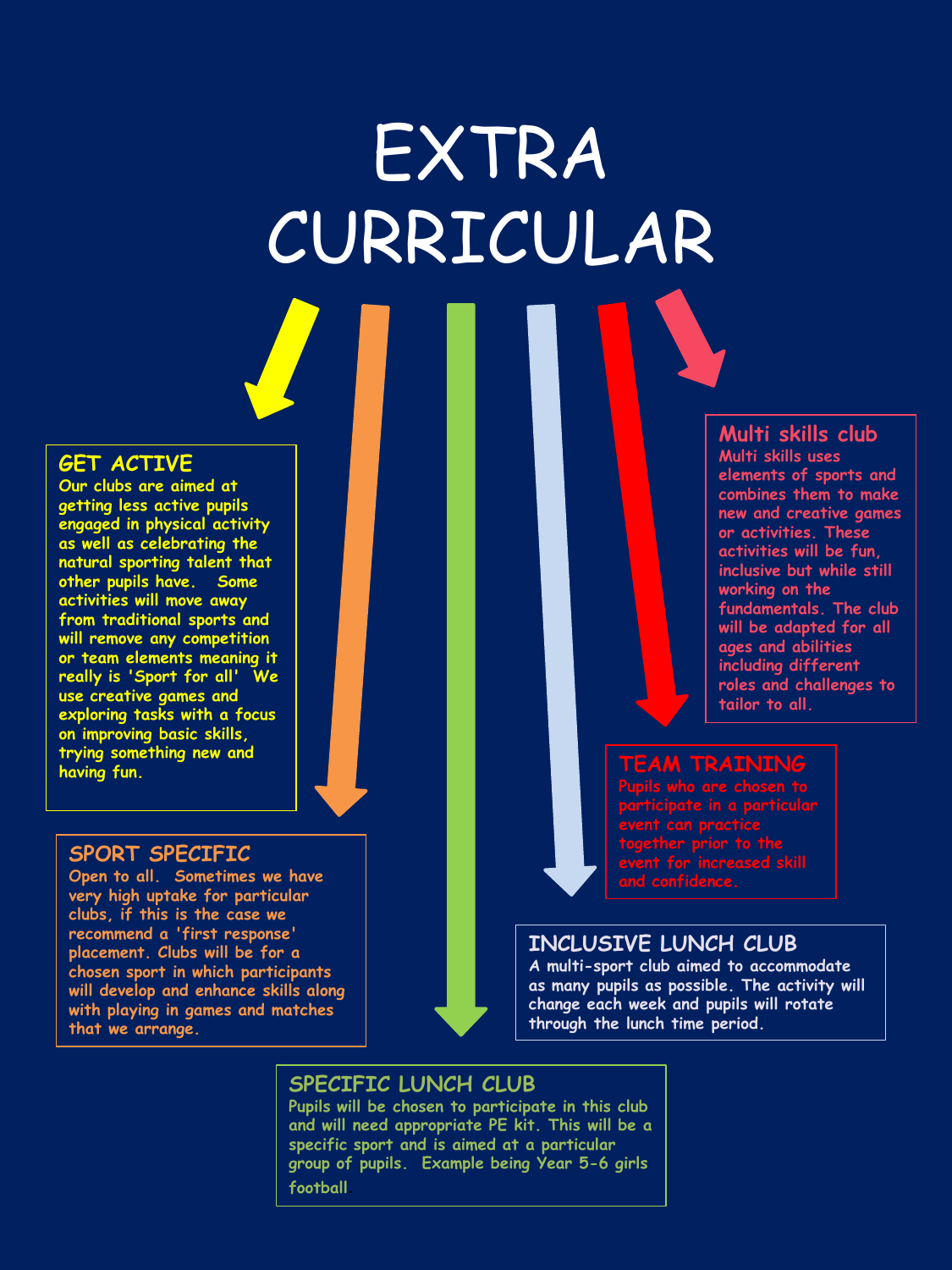## EXTRA CURRICULAR

#### **GET ACTIVE**

**Get Active Engaging less active pupils Non Competitive, no point scoring, no winning or losing Healthy lifestyle Confidence boost Improving basic skills Creative and themed activities and games, moving away from traditional sport Rewards for participation**

#### **SPORT SPECIFIC**

**Creative and different ways of enjoying your favourite sport Suitable and differentiated for the needs of all participants Learning new skills Becoming your sporting idol Games and competitions Not just your traditional sports, any sports are possible ( kit provided )**

**Multi-Skills**

**A Club based around improving the fundamentals Using ideas of traditional sports adapting and changing for creative games and activities Adapted challenges for all**

**Team work Confidence**

**Team training Selected squad Understanding competition Tactics and game plans Positions and roles Communication and** 

#### **INCLUSIVE LUNCH CLUB**

**Structured play Behaviour management Activities to accommodate large numbers Improving skills of popular games and activities**

#### **SPECIFIC LUNCH CLUB**

**Team or training Chosen participants Organised activities to get the most out of a shorter time slot Improving as a team or small group**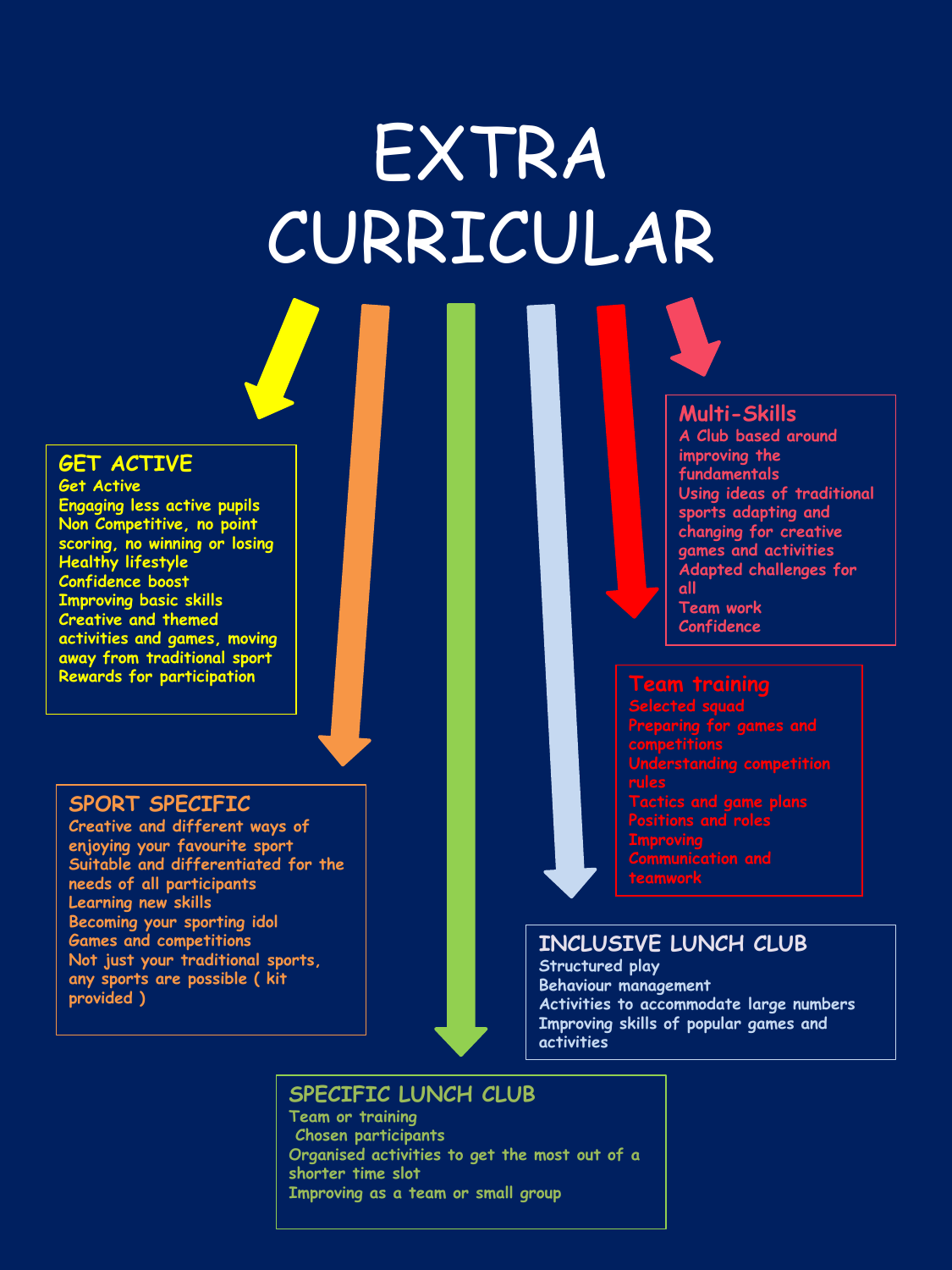## **COMPETITIVE** OPPORTUNITIES



#### **INTRA-SCHOOL**

**At the end of term or unit of work we will look to apply the KS2 learning in a competition format. This has proven to be very popular and we can split children into 'house' groups or put them with others of similar ability. we can hold termly competitions for years 3-6. Rewards for winning or participating in the competitions will be discussed to best fit the school philosophy. Having access to sixth form students keen on coaching and gaining coaching experience means we can provide our qualified PE staff alongside students to help run and officiate the tournaments or competitions. We find the sixthformers enjoy this just as much as the children, and the children gain from the slightly 'less formal' approach of the sixth form tutors.** 

**OOL COMPETITION own sport festivals throughout the year . providing inclusion and participation days for pupils that might not get the chance to go** 

#### MONITORING PROGRESS

**We monitor the progress of students and collect data on improvements throughout the year. We are keen on promoting a healthy lifestyle and aim for the pupils to be aware of an increase or decrease in their fitness levels. By providing a basic fitness circuit we will look for pupils to record results which can then be used to display progress. This would be repeated 3 times throughout the year and then we can compare results and progress thus challenging pupils to better their own targets.**

#### **SCHOLARSHIP STUDENTS**

**SNLASA has a development policy which encourages post 16 students, who have shown an interest in coaching and teaching, to gain experience working alongside our qualified coaching staff. All Scholars will be DBS checked with the vast majority completing their level one coaching badge which covers safeguarding and emergency first aid also. At no stage will a scholar be left to supervise pupils un supported by one of our qualified coaching staff.**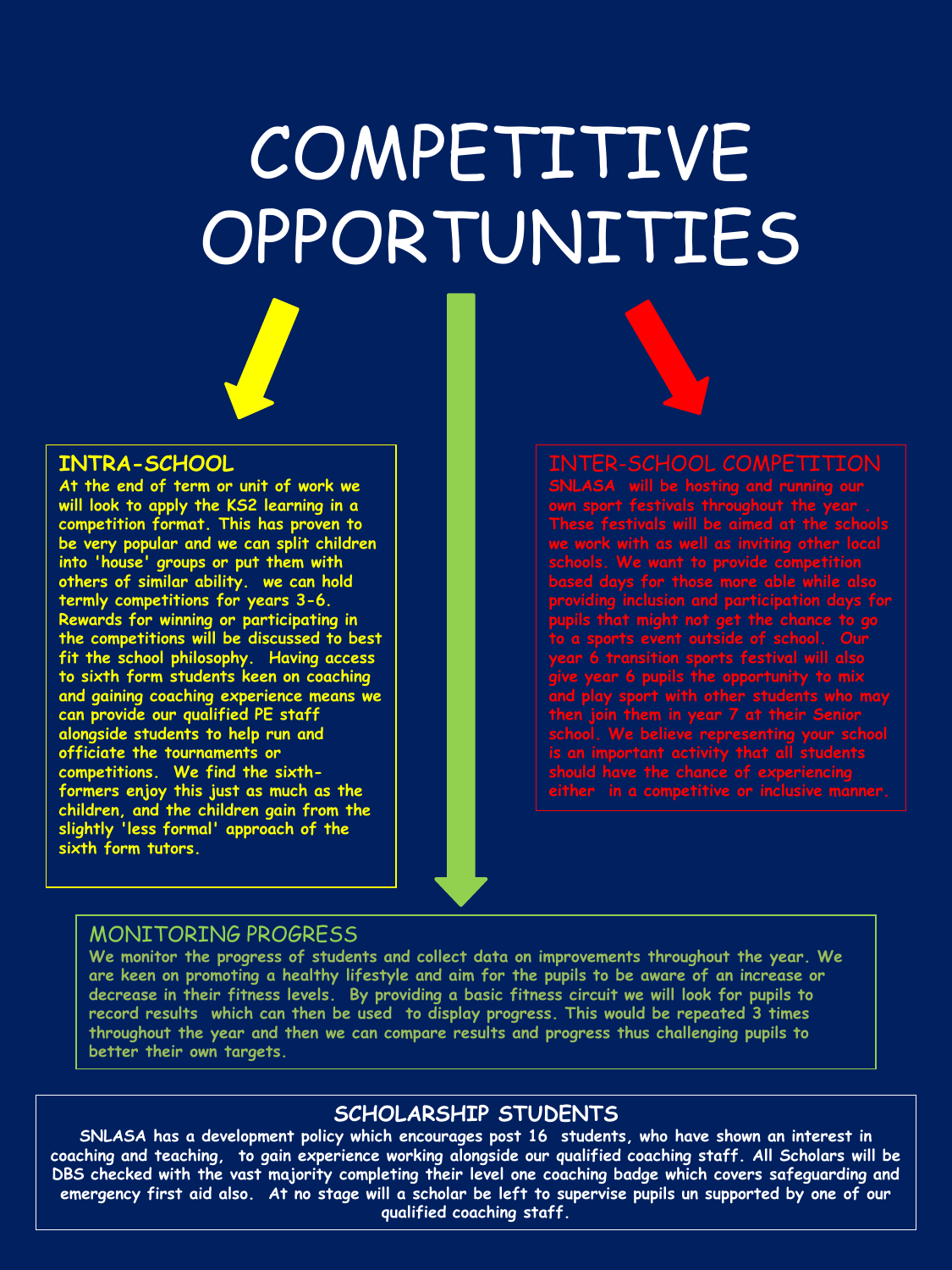

**Mini Bus ????**



**Facility use** 

**Events support**

**Club Links** 

We are open to all and any form of support your school may need so please do not hesitate to ask us.